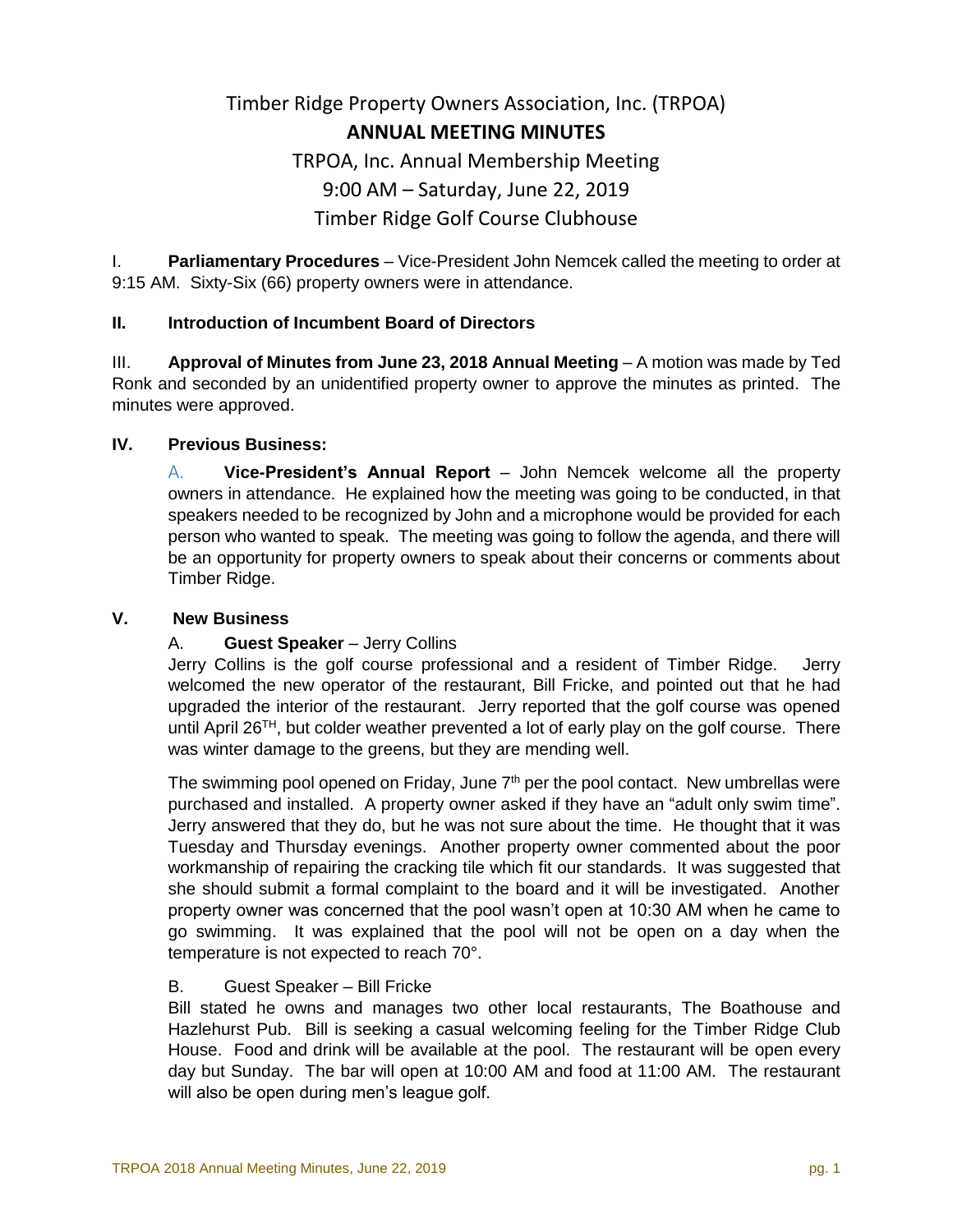## C. **2016 Planned Projects/20-Year Roadway Master Plan** – Rich Klatt

Rich reported that there were four bids received for this year's chip seal project, and the low bidder was Pitlik & Wick, Inc. The bid was \$10.79 per sq. yd. The estimated quantity was 4,900 sq. yds. The actual quantity of asphalt may be higher. The contractor will be paid on the square yard basis. The work will include pulverizing of the old asphalt pavement, grading and compacting existing base course consisting of the pulverized material. Pave with  $2\frac{1}{4}$  average compacted mix asphalt and placing of a two foot gravel shoulder. Construction is scheduled for the latter part of July. One-lane of traffic will be provide throughout the construction process. Several comments were made by property owners:

- Could a bike path also be provided to the Bearskin Trail?
- A centerline should be striped down the middle of the roadway;
- Dean Musbach said that a center line had been striped in the past;
- The pavement thickness should be 3" rather than the  $2\frac{1}{4}$ " being specified to accommodate the truck traffic. Rich answered that technical advice was sought from Pitlik & Wick, and they recommended 2¼" pavement; and
- Ted Ronk indicated that he and John Houlihan had meet with the Glenn Schiffmann, and they agreed that the golf course owners should share in the cost. Rich indicated that the golf course would be invoiced for 28% of the total construction costs.

## **Second Access into Timber Ridge** – Jeff Selgren

Jeff stated that he had investigated the possibility of a second emergency entrance into Timber Ridge. Property would probably have to be purchased, and a drivable roadway constructed and maintained all year round. A system would need to be developed to prevent vehicles using the roadway except during an emergency. Some interest was garnered from the property owners present at the meeting.

Howard Honig, a volunteer fireman with Hazlehurst Fire Department, presented a scenario with windstorm falling a tree which closes Timber Ridge Road and a house fire that cannot be accessed. Other property owners also voiced their concern with only one access into Timber Ridge.

## **Timber Ridge Entrance –** John Nemcek

John provided work-in-progress report of the plan that George Nelson has chaired. The plan as now envisioned is as follows:

- Repaint the guard shack and the two entrance signs with coordinating colors;
- Replace the guard shack roof shingles;
- Install a PVC pipe under Timber Ridge Road during this year's roadway construction for a future irrigation system; and
- Install landscaping around the two entrance signs.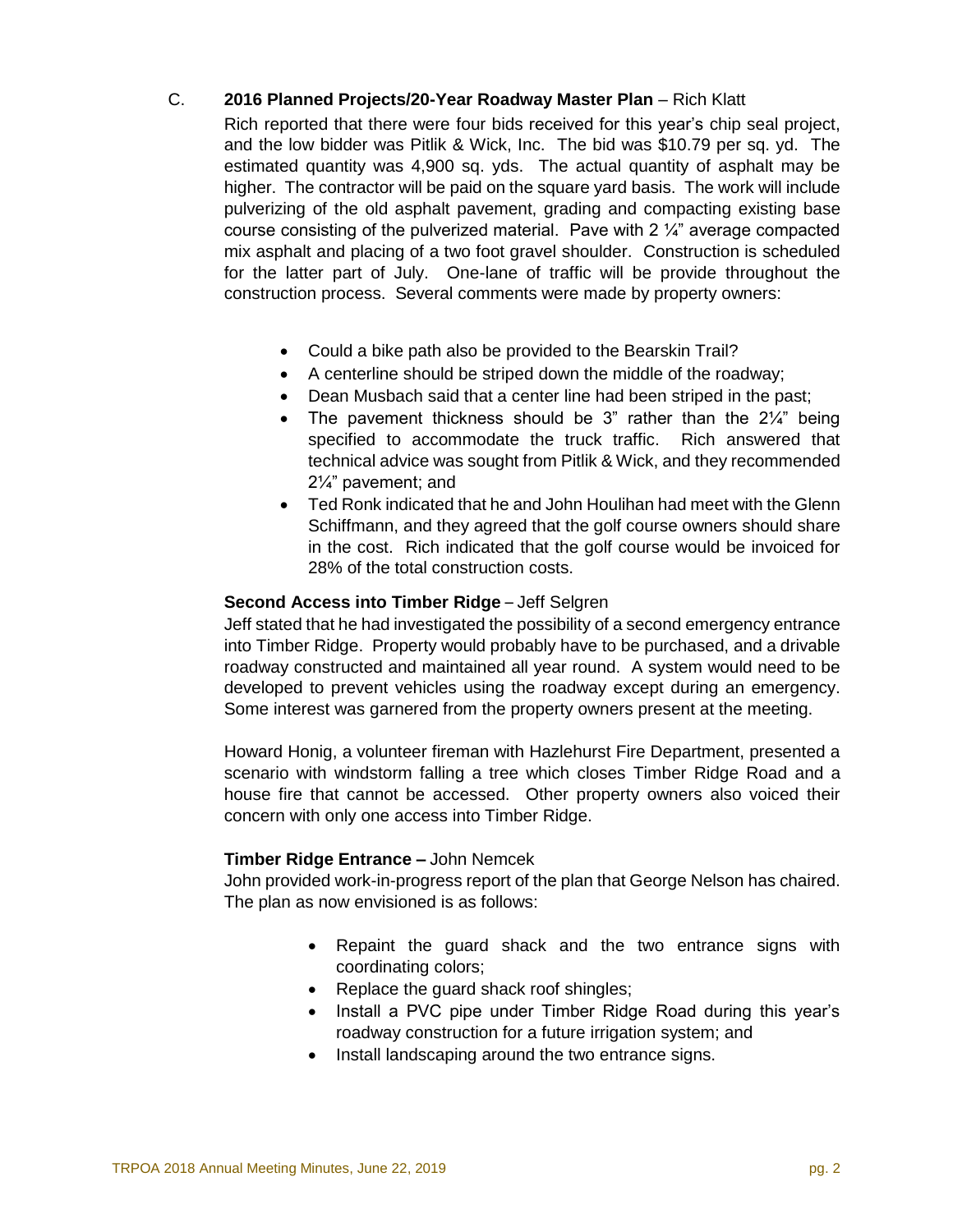The front entrance plan did generate some response from the property owners:

- One property owner suggested removing the guard shack to save the renovation expenses;
- Others felt that the guard shack provided charm and provided an image that motorists were entering a private subdivision

## D. **Treasurer's Report –** Rich Klatt

Rich reported that the TRPOA bank account statement indicates, as of June 21, 2019, there is \$67,526.67 in the checking account and \$100,298.14 in a money market account. Both accounts total \$167,824.81. The fiscal year ended on May 31, 2019.

## E. **2017/2018 Budget Review** – Rich Klatt

Rich outlined the major income and expense items for this year's budget. The proposed budget indicates income of \$115,225 from lot assessments, \$3,000 from "For Sale" sign rentals and \$1,500 collected for the cost of social events planned by the Timber Ridge activities committee. Major expenses include \$10,000 for gatehouse/front entrance improvements, \$35,535 to be allocated to the road replacement fund, \$16,500 for plowing and sanding, and \$25,500 for the swimming pool. The budgeted amount for Timber Ridge paving is \$60,000. Concern was expressed about the \$25,500 fee for the swimming pool and have we asked to see the actual operating expenses? Rich indicated that the board has asked to see the operating expenses in the past, but the request was denied by the pool owners. Ted Ronk said that he negotiated the present six-year pool contract with the owners. Previously to that contact, Timber Ridge had paid up to \$29,000 for the yearly contract.

Rich also reported that foreclosure proceedings have been initiated with our attorney, John Houlihan. Three property owners to be issued foreclosures documents owe in excess of \$2,000 each for their unpaid assessment fees, late fee penalties and cost of property liens.

## **F. Ballot Results of 2017/2018 Budget and Board Members:**

At this point in the meeting it was announced that the annual meeting did not have a sufficient number of property owners present along with the mail-in proxy's (51%) to constitute a quorum. Thus no action could be taken including the approval of the budget and election of board members. The remainder of the meeting was devoted to an open forum to hear from the property owners attending the meeting.

VI. **Open Membership Forum –** Discussion was opened to the floor, and the following comments were received:

- Jeff Conner gave a Timber Ridge property sales update as follows:
	- o Last 12 months nine homes and three condos have been sold;
	- o The selling price for those home sold ranged from \$162,500 to \$379,000 with a median price of \$269,000;
	- o Median marketing time was 73 Days;
	- $\circ$  Three Lots sold (through MLS) \$4,900, \$16,300, and \$27,900;